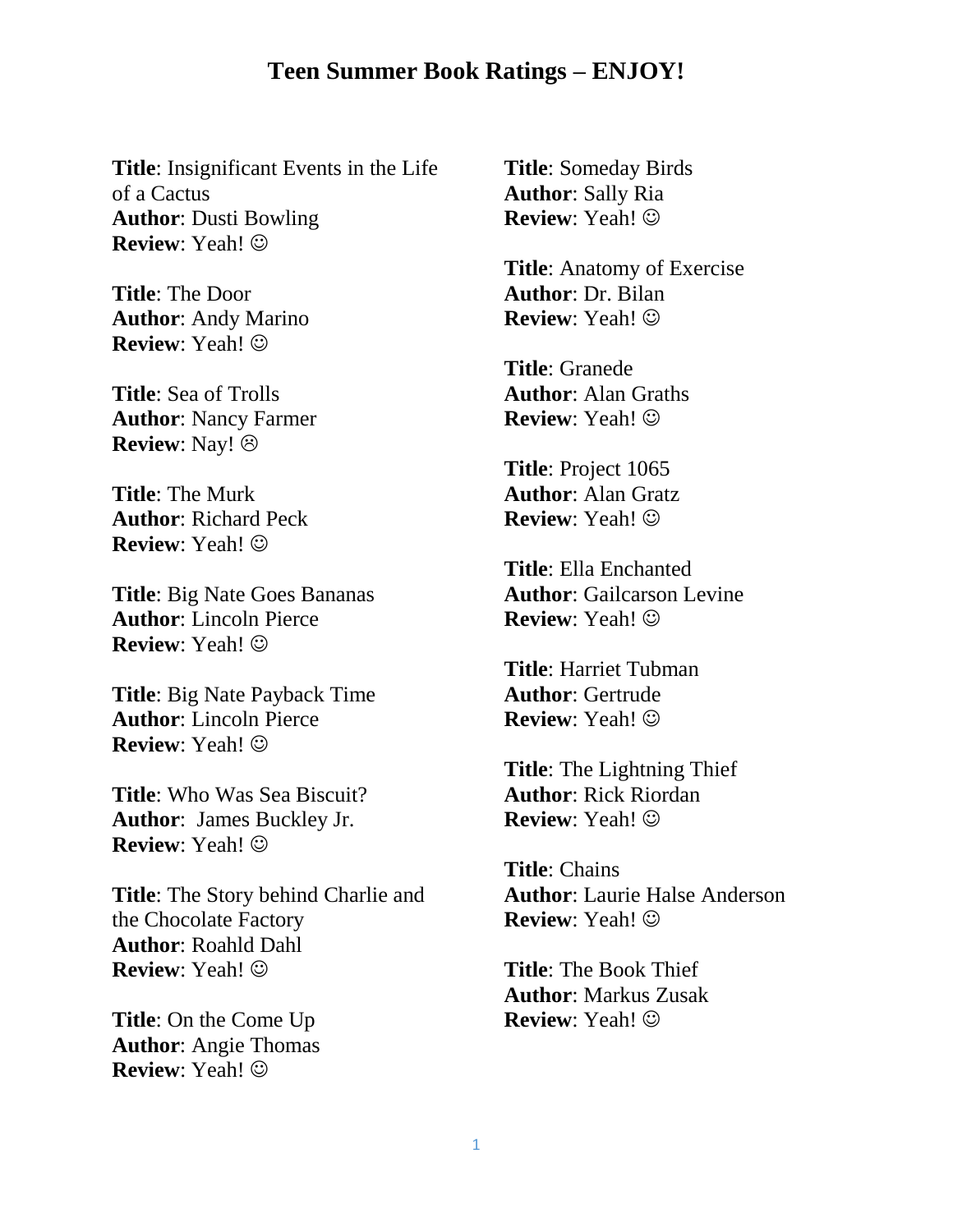## **Teen Summer Book Ratings – ENJOY!**

**Title**: Life of Pi **Author**: Yahn Martel **Review**: Yeah!

**Title**: Little Woman **Author**: Louisa May Alcott **Review**: Yeah!

**Title**: Pride & Prejudice **Author**: Jane Austen **Review**: Yeah!

**Title**: Radium Woman **Author**: Eleanor Dorley **Review**: Yeah!

**Title**: Eleanor Roosevelt **Author**: Lorena Hickok **Review**: Yeah!

**Title**: Tolkien **Author**: Devin Brown **Review**: Yeah!

**Title**: Our Town **Author**: Thorton Wilder **Review**: Yeah!

**Title**: Animal Farm **Author**: George Orwell **Review**: Yeah!

**Title**: The Fellowship of the Ring **Author**: J.R.R. Tolkien **Review**: Yeah!

**Title**: The Bible Unwrapped **Author**: Meghan Larissa Good **Review**: Yeah!

**Title**: Fan Girl **Author**: Rainbow Rowell **Rate**: Yeah!

**Title**: The Poison Jungle (Wings of Fire) **Author**: Tui T Sutherland **Review**: Yeah!

**Title**: The Way I Used to Be **Author**: Amber Smith **Review**: Yeah!

**Title**: To Kill a Mockingbird **Author**: Harper Lee **Review**: Yeah!

**Title**: The Last Olympian **Author**: Rick Riordan **Review**: Yeah!

**Title**: The Story of the Middle-Ages **Author**: Christine Miller **Review**: Yeah!

**Title**: The Book Thief **Author**: Markus Zusak **Review**: Yeah!

**Title**: Beowulf **Author**: Translated By J.R.R. Tolkien **Review**: MEH!